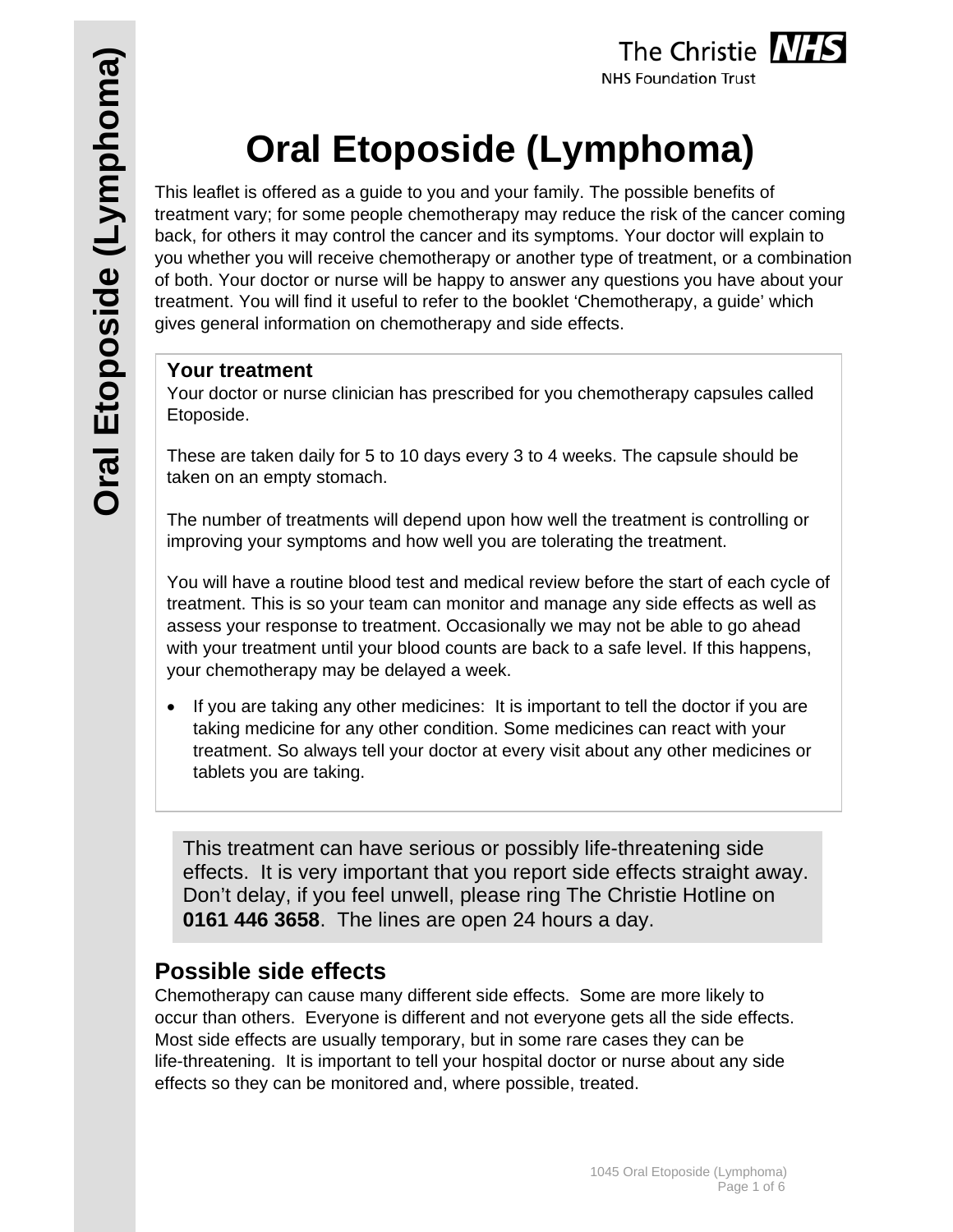#### **Common side effects (more than 1 in 10)**

#### **Increased risk of serious infection**

You are vulnerable to infection while you are having chemotherapy. Minor infections can become life-threatening in a matter of hours if left untreated. Symptoms of infection include fever, shivering, sweats, sore throat, diarrhoea, discomfort when you pass urine, cough or breathlessness. We recommend that you use a digital thermometer so you can check your temperature. You can buy one from your local chemist.

#### **If you feel unwell, you have symptoms of an infection or your temperature is 37.5ºC or above, or below 36ºC contact The Christie Hotline straight away**.

#### **Low platelets**

This treatment can reduce the production of platelets which help the blood clot. Let your doctor know if you have any unexplained bruising or bleeding, such as nosebleeds, bloodspots or rashes on the skin, and bleeding gums. You may need a platelet transfusion.

#### **Nausea and vomiting (sickness)**

Nausea and vomiting may occur during treatment, the severity of this varies from person to person. Anti-sickness medication will be given along with your chemotherapy to prevent this. You will also be given anti-sickness tablets to take at home. If you continue to feel or be sick, contact your GP or The Christie, because your anti-sickness medication may need to be changed or increased.

#### **Sore mouth and altered taste**

Your mouth may become sore or dry, or you may notice small mouth ulcers during this treatment. Drinking plenty of fluids and cleaning your teeth regularly and gently with a soft toothbrush can help to reduce the risk of this happening. We can prescribe a mouthwash for you to use during treatment. You can dilute this with water if your mouth is sore. Ask your doctor or nurse for further advice. There is also general mouth care information in the chemotherapy booklet. If you continue to have a sore mouth, please contact The Christie Hotline.

Occasionally during treatment you may have a strange taste (metallic or bitter). A strongly flavoured sweet or mint will help to disguise this. Normal taste will usually return after the treatment finishes.

#### **Hair loss**

Hair loss is usually total. The hair falls out gradually 10 to 14 days following your first course of treatment. The time scale varies from person to person. Please remember that this is a temporary side effect and your hair will grow back when your treatment is completed. Very rarely, hair loss can be permanent. If you would like an appointment with the wig service, this can be arranged for you by visiting the cancer information centre, or call **0161 446 8100**. Ask the staff for a copy of 'The Wig Fitting Service'. The Maggie's centre runs a head care workshop. Contact Maggie's on **0161 641 4848** or email **manchester@maggiescentres.org** to arrange an appointment.

#### **Lethargy**

Chemotherapy often makes you feel tired and lacking in energy, although this is not usually severe. It can be frustrating when you feel unable to cope with routine tasks. If you do feel tired, take rest and get help with household chores. If necessary, take time off work. Gentle exercise such as walking can be beneficial.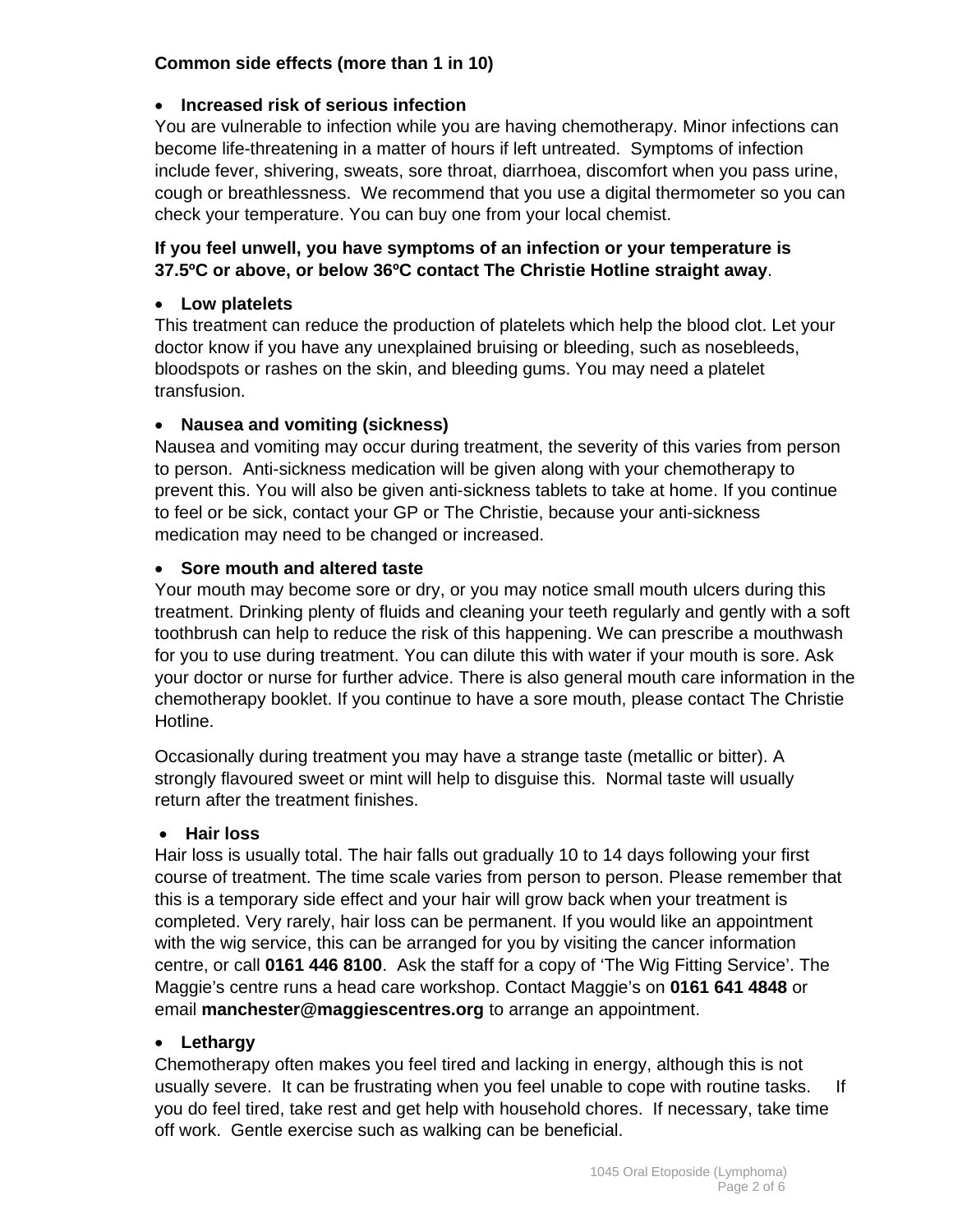#### **Uncommon side effects (less than 1 in 10)**

#### $\hat{A}$  • Heart problems

Although uncommon, Etoposide can cause problems with the blood supply to the heart such as a heart attack or angina; or can cause palpitations or an irregular heartbeat. If you experience chest pain/tightness/heaviness or you feel clammy, or the pain travels up into your neck or down your arm you must **ring 999 or go immediately to your nearest Accident and Emergency department.** 

#### **Anaemia (low number of red blood cells)**

While having this treatment you may become anaemic. This may make you feel tired and breathless. Let your doctor or nurse know if these symptoms are a problem. You may need a blood transfusion.

#### **Gastro-intestinal upset**

This treatment can sometimes cause indigestion, abdominal pain or diarrhoea. Let your doctor know if you have any of these symptoms. If you have abdominal pain with nausea, vomiting or diarrhoea, contact The Christie Hotline without delay.

#### **Skin rashes**

Some people can get a rash when receiving oral Etoposide. The rash may be itchy and need treatment with antihistamines and/or steroid creams. If it is very troublesome, the oral Etoposide may need to be stopped temporarily and restarted at a lower dose. Your skin may also appear darker in colour or lightly tanned, especially around the joints. This is known as hyperpigmentation. This should return to normal once your treatment has finished.

#### **Rare side effects (less than 1 in 100)**

#### **Tingling & numbness in the fingers or toes/muscle weakness**

This is usually only mild and temporary. It can sometimes last for some time or become permanent. Sometimes you may also have difficulty controlling the muscles in your arms and legs or your balance. Please report these symptoms to your doctor on your next hospital visit.

#### **Second cancers**

Rarely acute leukaemia can occur with this chemotherapy when it is given with other chemotherapy drugs. Speak to your doctor if you wish to discuss this further.

#### **Tumour Lysis Syndrome**

Although this is rare with Etoposide capsules, this treatment may cause the rapid breakdown of lymphoma cells which may lead to abnormalities in the blood. This problem is more likely if you have a lot of disease or if your kidneys do not work as well as they should do. Your doctor will tell you if you are at risk. You may be given a kidney-protective medicine called allopurinol for the first cycle of treatment, and your doctor may do additional blood tests to monitor this side effect. We sometimes admit patients for the first treatment to give intravenous fluids and kidney-protective medication and twice daily monitoring of blood tests for 48 hours.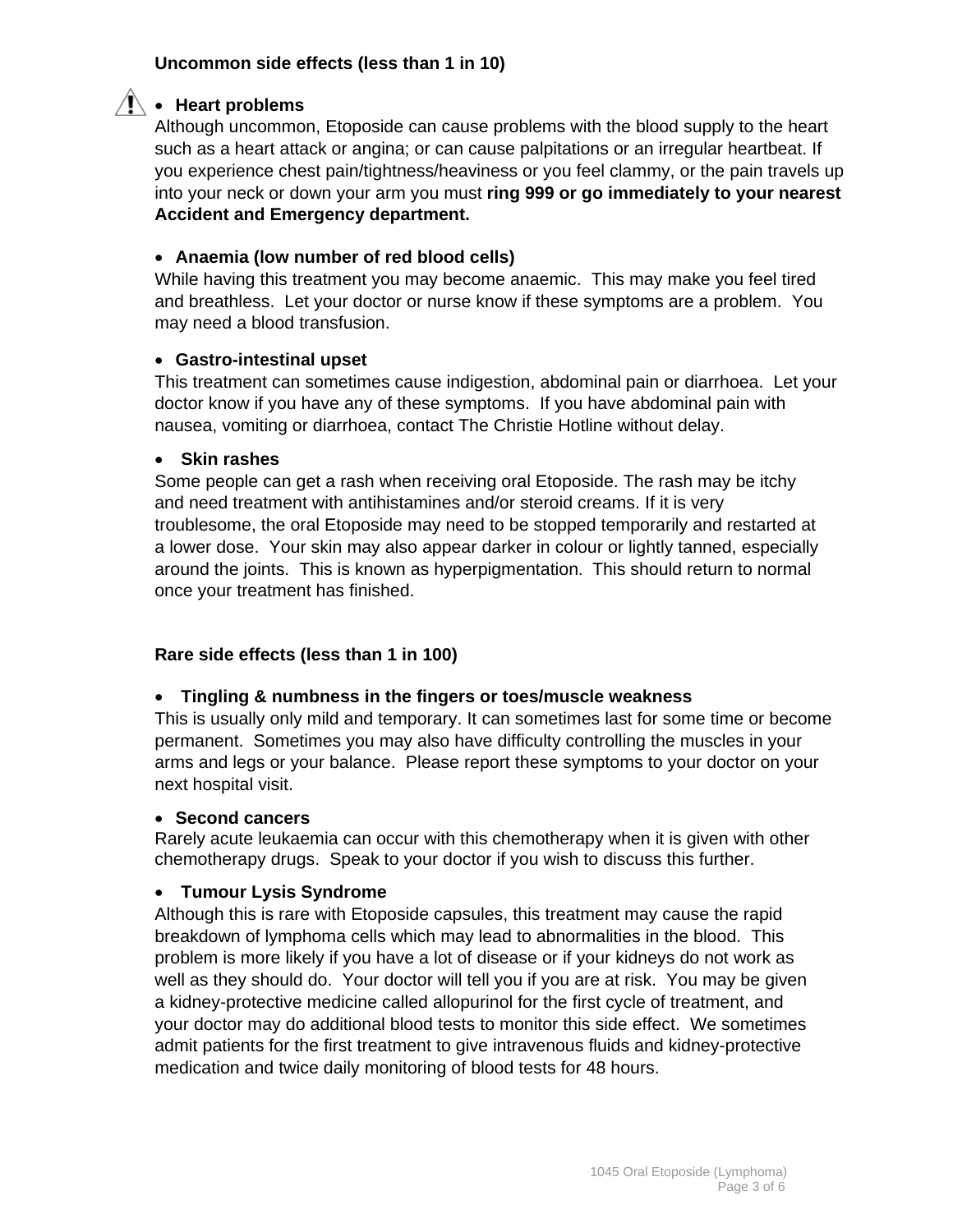#### **Serious and potentially life threatening side effects**

In a small proportion of patients chemotherapy can result in very severe side effects which may rarely result in death. The team caring for you will discuss the risk of these side effects with you.

# **Sex, contraception & fertility**

**Protecting your partner and contraception:** We recommend that you or your partner use a condom during sexual intercourse while you are having the course of chemotherapy. Chemotherapy is dangerous to unborn babies and this will also protect you and your partner from any chemotherapy drugs that may be present in semen and in the vagina. If you suspect that you may be pregnant please tell your doctor immediately.

**Fertility:** This chemotherapy may affect your ability to have children. Your doctor or nurse should have discussed this with you. If not, please ask them before you start treatment.

# **Late side effects**

Some side effects may become evident only after a number of years. In reaching any decision with you about treatment, the potential benefit you receive from treatment will be weighed against the risks of serious long term side effects to the heart, lungs, kidneys and bone marrow. With some drugs there is also a small but definite risk of developing another cancer. If any of these problems specifically applies to you, the doctor will discuss these with you and note this on your consent form.

## **Contacts**

If you have any general questions or concerns about your treatment, please ring the area where you are having treatment:

| • Haematology day unit                |                                                                                                    | 0161 446 3924                                                                                                           |
|---------------------------------------|----------------------------------------------------------------------------------------------------|-------------------------------------------------------------------------------------------------------------------------|
| • Lymphoma clinical nurse specialists |                                                                                                    | 0161 446 8573                                                                                                           |
| • Lymphoma secretaries                | 0161 446 3753<br>0161 446 3360<br>0161 446 3956<br>0161 446 3332<br>0161 446 3302<br>0161 446 3869 | Professor Radford/Dr Linton<br>Professor Illidge<br>Dr Smith<br><b>Professor Cowan</b><br>Dr Harris/Dr Chan<br>Dr Bloor |
| • Palatine Treatment Ward             | 0161 446 3960/3961                                                                                 |                                                                                                                         |
| • General enquiries                   | 0161 446 3000                                                                                      |                                                                                                                         |
|                                       |                                                                                                    |                                                                                                                         |
|                                       |                                                                                                    |                                                                                                                         |
|                                       |                                                                                                    |                                                                                                                         |